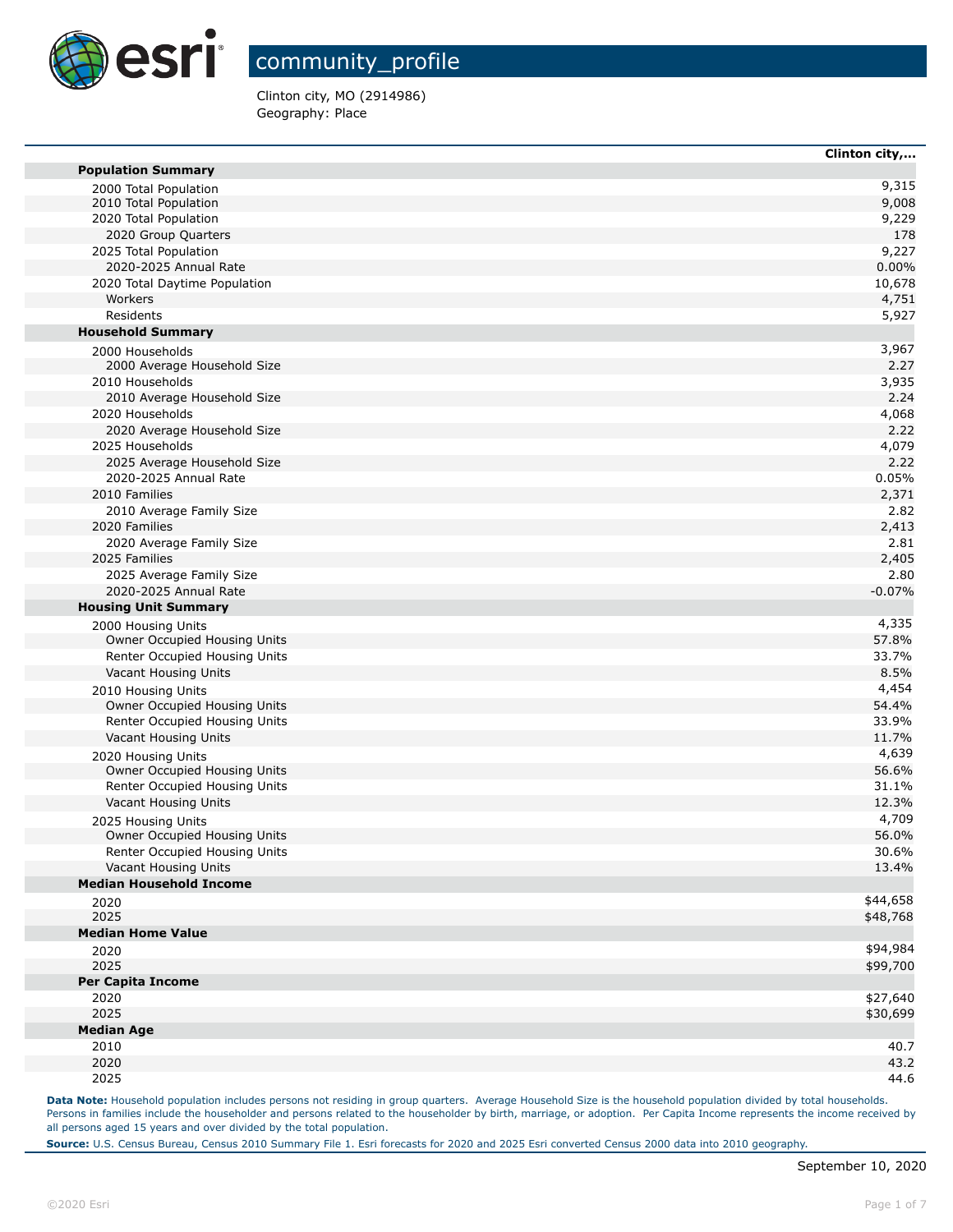

Clinton city, MO (2914986) Geography: Place

|                                            | Clinton city, |
|--------------------------------------------|---------------|
| 2020 Households by Income                  |               |
| Household Income Base                      | 4,068         |
| $<$ \$15,000                               | 14.7%         |
| $$15,000 - $24,999$                        | 13.4%         |
| \$25,000 - \$34,999                        | 11.4%         |
| \$35,000 - \$49,999                        | 14.7%         |
| \$50,000 - \$74,999                        | 20.9%         |
| \$75,000 - \$99,999                        | 9.4%          |
| \$100,000 - \$149,999                      | 7.8%          |
| \$150,000 - \$199,999                      | 4.8%          |
| \$200,000+                                 | 2.9%          |
| Average Household Income                   | \$62,610      |
| 2025 Households by Income                  |               |
| Household Income Base                      | 4,079         |
| $<$ \$15,000                               | 12.9%         |
| \$15,000 - \$24,999                        | 12.4%         |
| \$25,000 - \$34,999                        | 11.2%         |
| \$35,000 - \$49,999                        | 14.5%         |
| \$50,000 - \$74,999                        | 21.0%         |
|                                            | 10.4%         |
| \$75,000 - \$99,999                        |               |
| $$100,000 - $149,999$                      | 9.1%          |
| \$150,000 - \$199,999                      | 5.3%          |
| \$200,000+                                 | 3.3%          |
| Average Household Income                   | \$69,348      |
| 2020 Owner Occupied Housing Units by Value |               |
| Total                                      | 2,625         |
| $<$ \$50,000                               | 17.4%         |
| \$50,000 - \$99,999                        | 36.3%         |
| $$100,000 - $149,999$                      | 21.7%         |
| \$150,000 - \$199,999                      | 13.4%         |
| \$200,000 - \$249,999                      | 5.6%          |
| \$250,000 - \$299,999                      | 2.8%          |
| \$300,000 - \$399,999                      | 1.6%          |
| \$400,000 - \$499,999                      | 1.0%          |
| \$500,000 - \$749,999                      | 0.2%          |
| \$750,000 - \$999,999                      | 0.0%          |
| \$1,000,000 - \$1,499,999                  | 0.0%          |
| \$1,500,000 - \$1,999,999                  | 0.0%          |
| \$2,000,000 +                              | 0.0%          |
| Average Home Value                         | \$113,971     |
| 2025 Owner Occupied Housing Units by Value |               |
| Total                                      | 2,639         |
| $<$ \$50,000                               | 15.5%         |
| \$50,000 - \$99,999                        | 34.7%         |
| $$100,000 - $149,999$                      | 22.3%         |
| \$150,000 - \$199,999                      | 14.4%         |
| \$200,000 - \$249,999                      | 6.2%          |
| \$250,000 - \$299,999                      | 3.3%          |
| \$300,000 - \$399,999                      | 2.0%          |
|                                            |               |
| \$400,000 - \$499,999                      | 1.3%          |
| \$500,000 - \$749,999                      | 0.3%          |
| \$750,000 - \$999,999                      | 0.0%          |
| $$1,000,000 - $1,499,999$                  | 0.0%          |
| $$1,500,000 - $1,999,999$                  | 0.0%          |
| $$2,000,000 +$                             | 0.0%          |
| Average Home Value                         | \$120,860     |

Data Note: Income represents the preceding year, expressed in current dollars. Household income includes wage and salary earnings, interest dividends, net rents, pensions, SSI and welfare payments, child support, and alimony.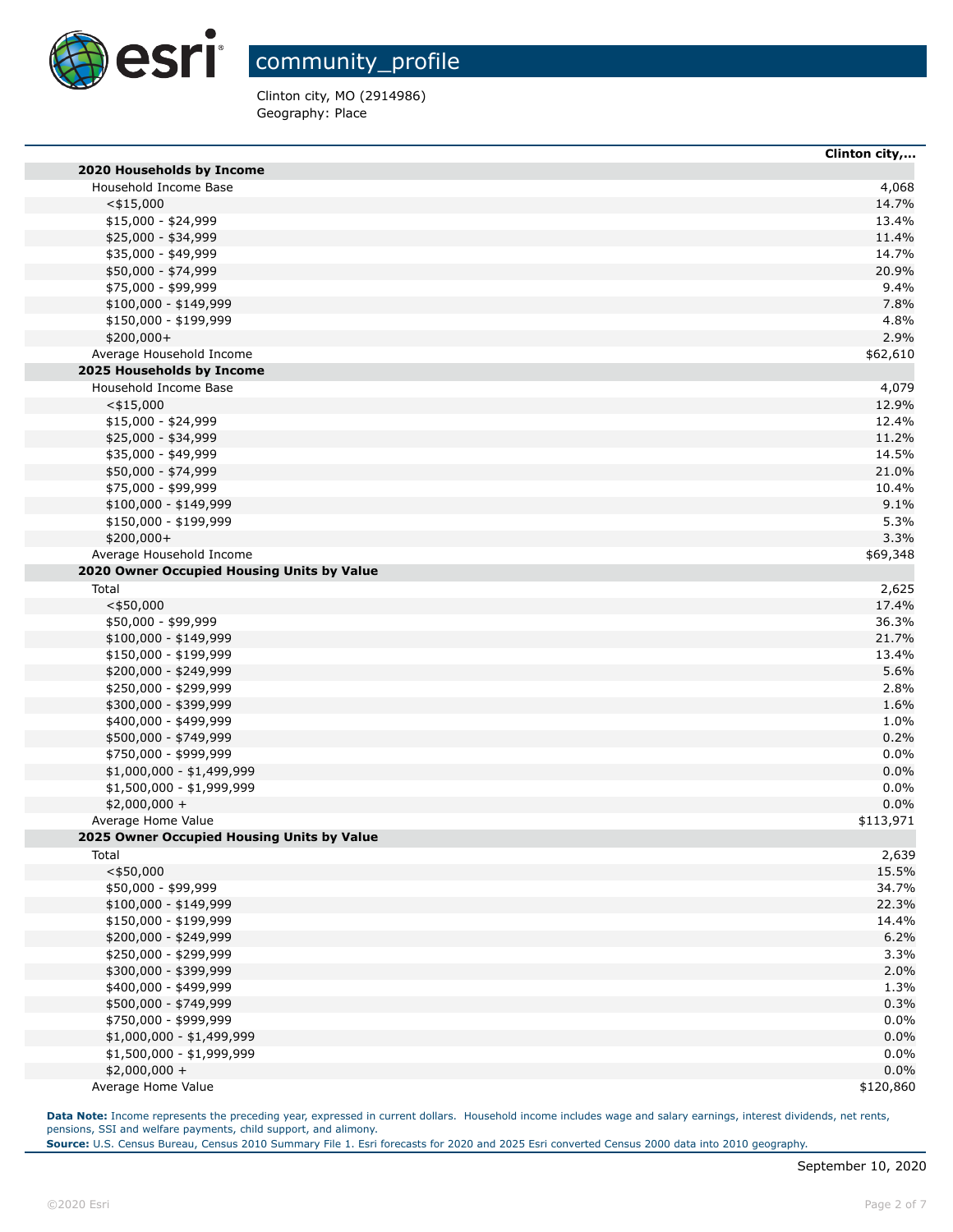

Clinton city, MO (2914986) Geography: Place

|                        | Clinton city,  |
|------------------------|----------------|
| 2010 Population by Age |                |
| Total                  | 9,008          |
| $0 - 4$                | 7.0%           |
| $5 - 9$                | 6.2%           |
| $10 - 14$              | 5.9%           |
| $15 - 24$              | 12.0%          |
| $25 - 34$              | 12.8%          |
| $35 - 44$              | 10.6%          |
| $45 - 54$              | 13.4%          |
| $55 - 64$              | 11.7%          |
| $65 - 74$              | 9.2%           |
| $75 - 84$              | 7.8%           |
| $85 +$                 | 3.6%           |
| $18 +$                 | 77.4%          |
| 2020 Population by Age |                |
| Total                  | 9,228          |
| $0 - 4$                | 6.2%           |
| $5 - 9$                | 6.1%           |
| $10 - 14$              | 5.9%           |
| $15 - 24$              | 10.2%          |
| $25 - 34$              | 12.5%          |
| $35 - 44$              | 11.0%          |
| $45 - 54$              | 10.7%          |
| $55 - 64$              | 13.8%          |
| $65 - 74$              | 11.8%          |
| 75 - 84                | 7.7%           |
| $85 +$                 | 4.0%           |
| $18 +$                 | 78.6%          |
| 2025 Population by Age |                |
| Total                  | 9,228          |
| $0 - 4$                | 6.0%           |
| $5 - 9$                | 6.0%           |
| $10 - 14$              | 6.1%           |
| $15 - 24$              | 10.5%          |
| $25 - 34$              | 11.2%          |
| $35 - 44$              | 10.6%          |
| $45 - 54$              | 10.6%          |
| $55 - 64$              |                |
| $65 - 74$              | 12.6%<br>13.6% |
|                        |                |
| 75 - 84                | 8.9%           |
| $85 +$                 | 3.8%           |
| $18 +$                 | 78.6%          |
| 2010 Population by Sex |                |
| Males                  | 4,223          |
| Females                | 4,785          |
| 2020 Population by Sex |                |
| Males                  | 4,346          |
| Females                | 4,882          |
| 2025 Population by Sex |                |
| Males                  | 4,343          |
| Females                | 4,885          |
|                        |                |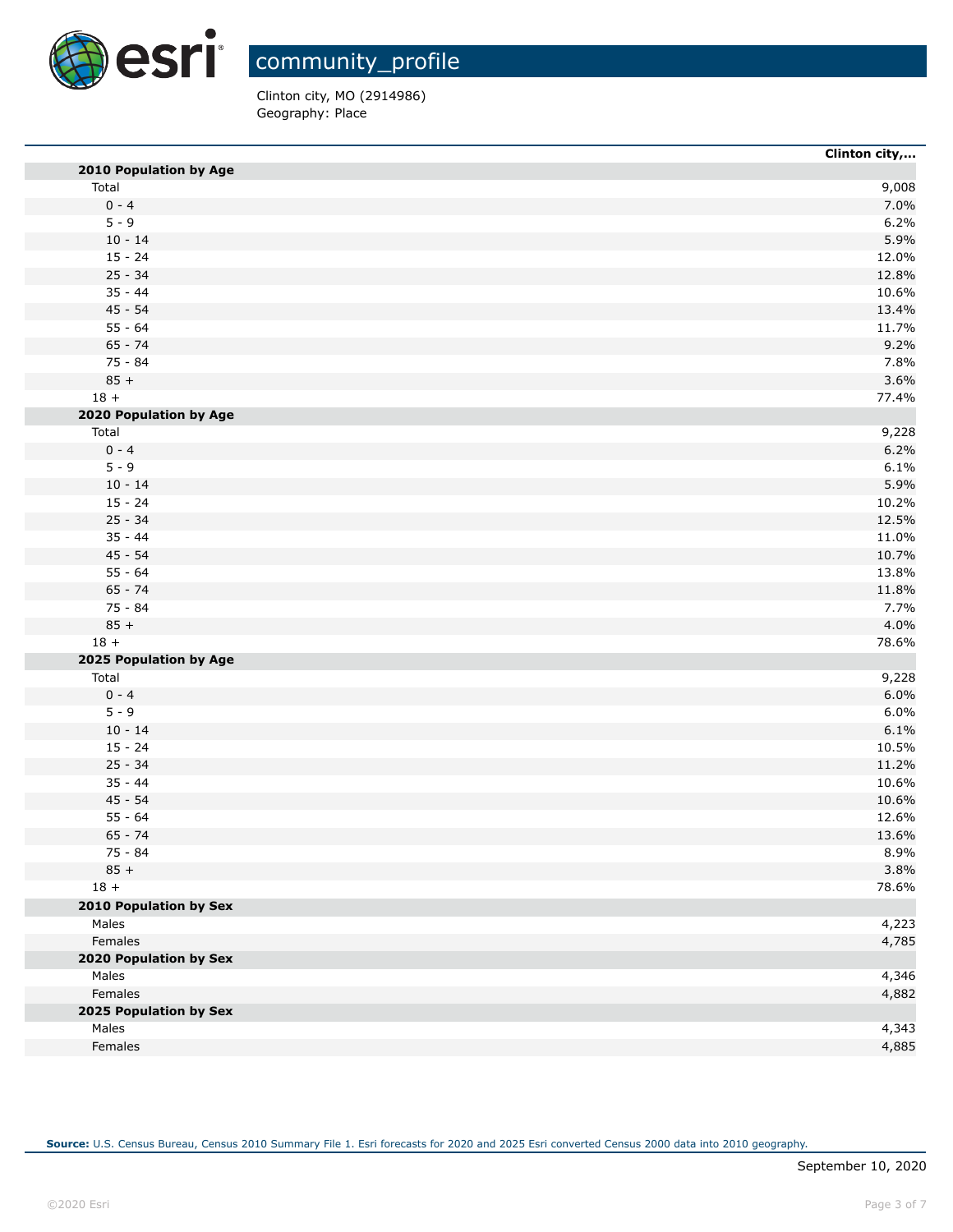

٠

г

٠

community\_profile

Clinton city, MO (2914986) Geography: Place

|                                                    | Clinton city, |
|----------------------------------------------------|---------------|
| 2010 Population by Race/Ethnicity                  |               |
| Total                                              | 9,008         |
| White Alone                                        | 95.1%         |
| <b>Black Alone</b>                                 | 1.9%          |
| American Indian Alone                              | 0.4%          |
| Asian Alone                                        | 0.3%          |
| Pacific Islander Alone                             | 0.0%          |
| Some Other Race Alone                              | 0.5%          |
| Two or More Races                                  | 1.8%          |
| Hispanic Origin                                    | 2.0%          |
| Diversity Index                                    | 13.0          |
| 2020 Population by Race/Ethnicity                  |               |
| Total                                              | 9,229         |
| White Alone                                        | 92.8%         |
| <b>Black Alone</b>                                 | 2.4%          |
| American Indian Alone                              | 0.6%          |
| Asian Alone                                        | 0.5%          |
| Pacific Islander Alone                             | 0.0%          |
| Some Other Race Alone                              | 0.9%          |
| Two or More Races                                  | 2.8%          |
| Hispanic Origin                                    | 3.4%          |
| Diversity Index                                    | 19.4          |
| 2025 Population by Race/Ethnicity                  |               |
| Total                                              | 9,227         |
| White Alone                                        | 92.8%         |
| <b>Black Alone</b>                                 | 2.4%          |
| American Indian Alone                              | 0.6%          |
| Asian Alone                                        | 0.5%          |
| Pacific Islander Alone                             | 0.0%          |
| Some Other Race Alone                              | 0.9%          |
| Two or More Races                                  | 2.8%          |
| Hispanic Origin                                    | 3.4%          |
| Diversity Index                                    | 19.4          |
| 2010 Population by Relationship and Household Type |               |
| Total                                              | 9,008         |
| In Households                                      | 97.9%         |
|                                                    | 77.6%         |
| In Family Households<br>Householder                | 26.3%         |
|                                                    |               |
| Spouse                                             | 18.5%         |
| Child                                              | 27.0%         |
| Other relative                                     | 2.6%          |
| Nonrelative                                        | 3.3%          |
| In Nonfamily Households                            | 20.3%         |
| In Group Quarters                                  | 2.1%          |
| Institutionalized Population                       | 1.6%          |
| Noninstitutionalized Population                    | 0.5%          |

Data Note: Persons of Hispanic Origin may be of any race. The Diversity Index measures the probability that two people from the same area will be from different race/ ethnic groups. **Source:** U.S. Census Bureau, Census 2010 Summary File 1. Esri forecasts for 2020 and 2025 Esri converted Census 2000 data into 2010 geography.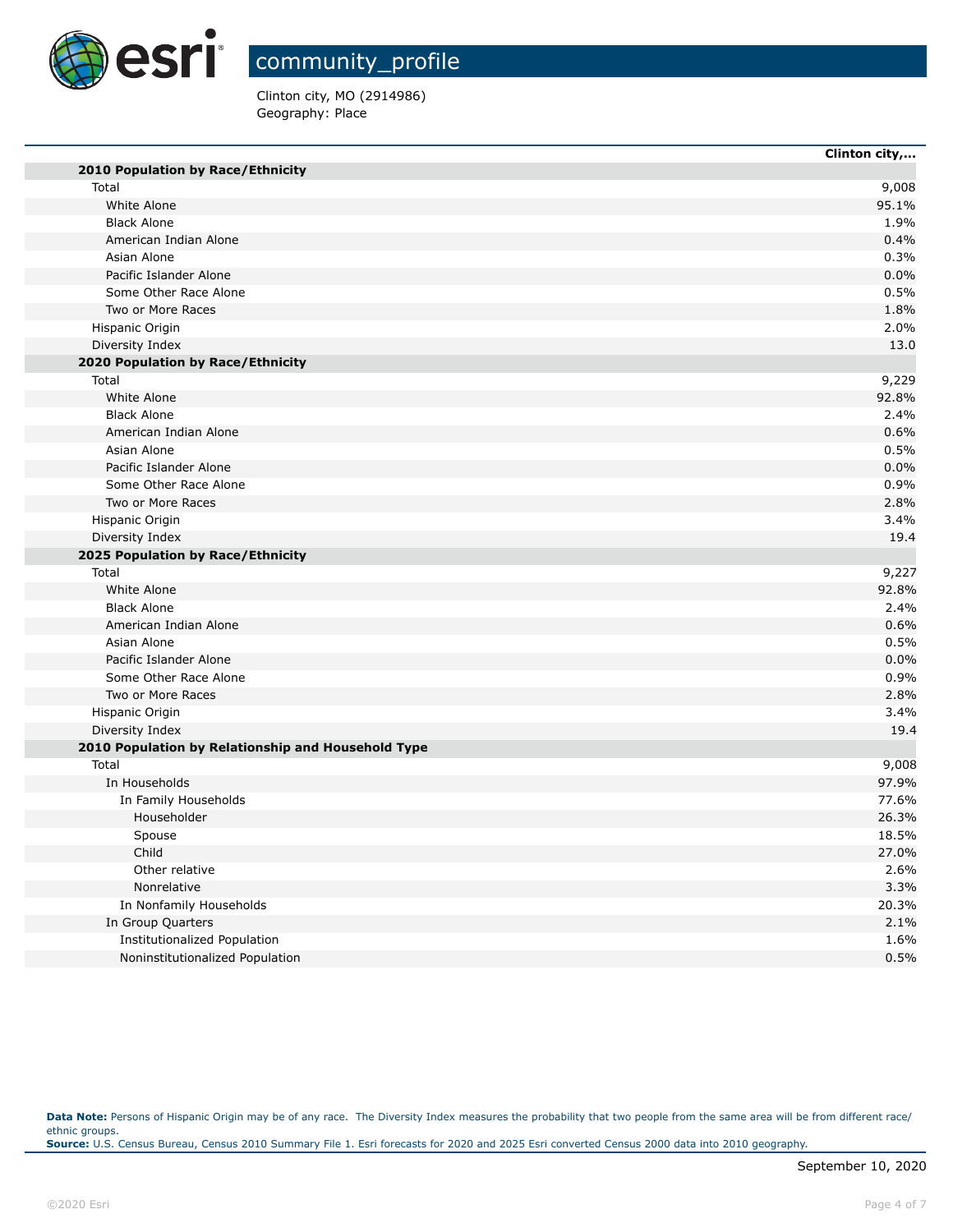

T.

m

T.

community\_profile

Clinton city, MO (2914986) Geography: Place

|                                               | Clinton city, |
|-----------------------------------------------|---------------|
| 2020 Population 25+ by Educational Attainment |               |
| Total                                         | 6,598         |
| Less than 9th Grade                           | 2.9%          |
| 9th - 12th Grade, No Diploma                  | 10.2%         |
| High School Graduate                          | 34.4%         |
| GED/Alternative Credential                    | 6.9%          |
| Some College, No Degree                       | 20.1%         |
| Associate Degree                              | 5.5%          |
| Bachelor's Degree                             | 13.1%         |
| Graduate/Professional Degree                  | 6.9%          |
| 2020 Population 15+ by Marital Status         |               |
| Total                                         | 7,540         |
| <b>Never Married</b>                          | 26.8%         |
| Married                                       | 45.7%         |
| Widowed                                       | 9.5%          |
| Divorced                                      | 18.0%         |
| 2020 Civilian Population 16+ in Labor Force   |               |
| Civilian Population 16+                       | 3,841         |
| Population 16+ Employed                       | 86.2%         |
| Population 16+ Unemployment rate              | 13.8%         |
| Population 16-24 Employed                     | 8.1%          |
| Population 16-24 Unemployment rate            | 29.4%         |
| Population 25-54 Employed                     | 62.8%         |
| Population 25-54 Unemployment rate            | 13.0%         |
| Population 55-64 Employed                     | 17.1%         |
| Population 55-64 Unemployment rate            | 11.3%         |
| Population 65+ Employed                       | 12.0%         |
| Population 65+ Unemployment rate              | 8.3%          |
| 2020 Employed Population 16+ by Industry      |               |
| Total                                         | 3,311         |
| Agriculture/Mining                            | 1.6%          |
| Construction                                  | 4.7%          |
| Manufacturing                                 | 13.4%         |
| Wholesale Trade                               | 1.4%          |
| Retail Trade                                  | 10.4%         |
| Transportation/Utilities                      | 5.6%          |
| Information                                   | 0.4%          |
| Finance/Insurance/Real Estate<br>Services     | 7.6%          |
| <b>Public Administration</b>                  | 52.0%<br>3.0% |
| 2020 Employed Population 16+ by Occupation    |               |
| Total                                         | 3,310         |
| <b>White Collar</b>                           | 49.4%         |
| Management/Business/Financial                 | 9.6%          |
| Professional                                  | 19.3%         |
| Sales                                         | 11.3%         |
| Administrative Support                        | 9.2%          |
| Services                                      | 22.7%         |
| <b>Blue Collar</b>                            | 27.8%         |
| Farming/Forestry/Fishing                      | 0.9%          |
| Construction/Extraction                       | 6.8%          |
| Installation/Maintenance/Repair               | 2.8%          |
| Production                                    | 10.6%         |
| Transportation/Material Moving                | 6.7%          |
|                                               |               |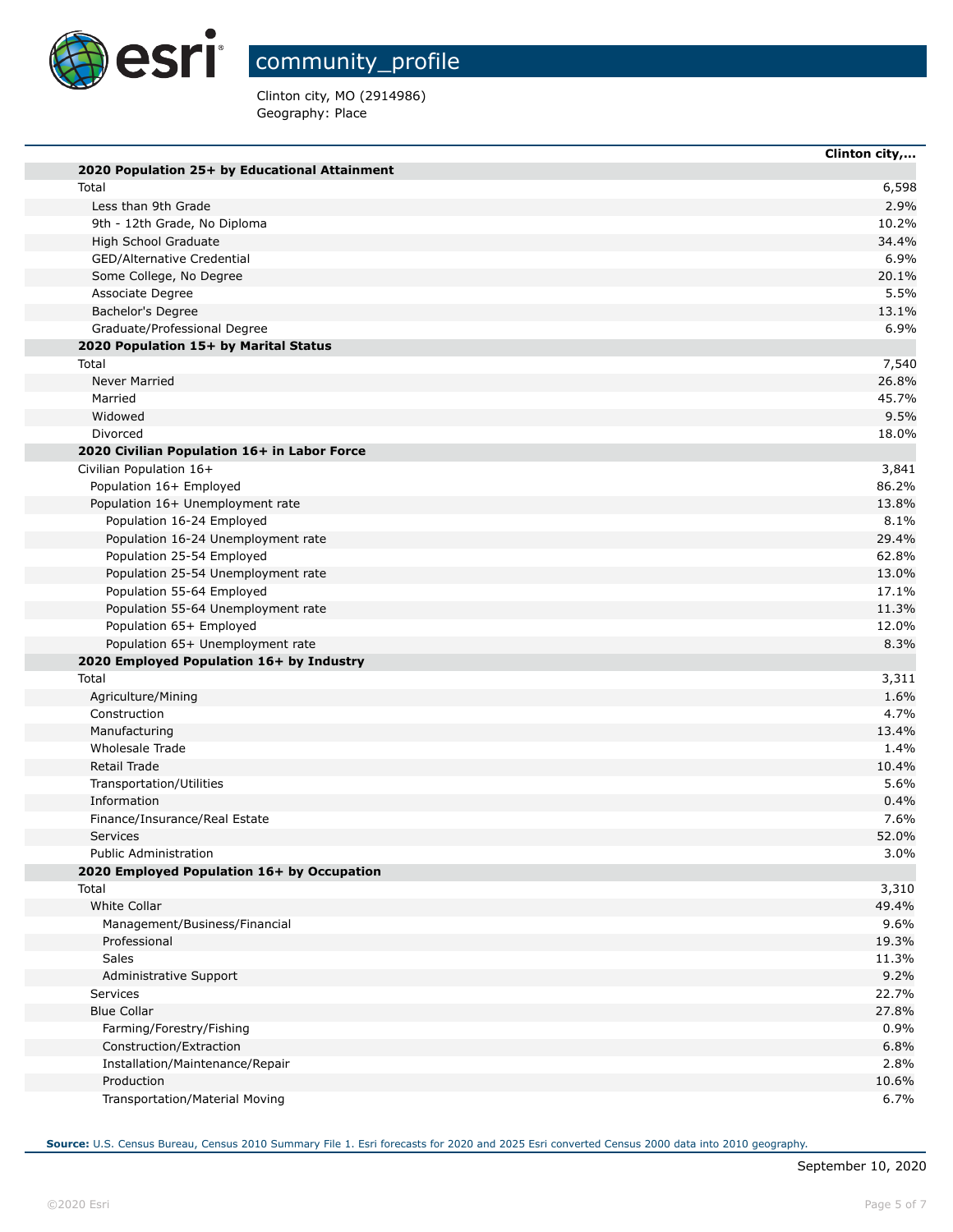

Clinton city, MO (2914986) Geography: Place

|                                               | Clinton city, |
|-----------------------------------------------|---------------|
| 2010 Households by Type                       |               |
| Total                                         | 3,935         |
| Households with 1 Person                      | 34.5%         |
| Households with 2+ People                     | 65.5%         |
| Family Households                             | 60.3%         |
| Husband-wife Families                         | 42.2%         |
| With Related Children                         | 14.6%         |
| Other Family (No Spouse Present)              | 18.0%         |
| Other Family with Male Householder            | 4.8%          |
| With Related Children                         | 3.1%          |
| Other Family with Female Householder          | 13.3%         |
| With Related Children                         | 9.4%          |
| Nonfamily Households                          | 5.2%          |
| All Households with Children                  | 27.9%         |
| Multigenerational Households                  | 2.9%          |
| Unmarried Partner Households                  | 7.6%          |
| Male-female                                   | 7.4%          |
| Same-sex                                      | 0.2%          |
| 2010 Households by Size                       |               |
| Total                                         | 3,935         |
| 1 Person Household                            | 34.5%         |
| 2 Person Household                            | 34.4%         |
| 3 Person Household                            | 14.3%         |
| 4 Person Household                            | 9.4%          |
| 5 Person Household                            | 4.9%          |
| 6 Person Household                            | 1.7%          |
| 7 + Person Household                          | 0.7%          |
| 2010 Households by Tenure and Mortgage Status |               |
| Total                                         | 3,935         |
| Owner Occupied                                | 61.6%         |
| Owned with a Mortgage/Loan                    | 35.2%         |
| Owned Free and Clear                          | 26.4%         |
| <b>Renter Occupied</b>                        | 38.4%         |
| 2020 Affordability, Mortgage and Wealth       |               |
| Housing Affordability Index                   | 266           |
| Percent of Income for Mortgage                | 8.9%          |
| Wealth Index                                  | 68            |
| 2010 Housing Units By Urban/ Rural Status     |               |
| <b>Total Housing Units</b>                    | 4,454         |
| Housing Units Inside Urbanized Area           | 0.0%          |
| Housing Units Inside Urbanized Cluster        | 96.6%         |
| <b>Rural Housing Units</b>                    | 3.4%          |
| 2010 Population By Urban/ Rural Status        |               |
| <b>Total Population</b>                       | 9,008         |
| Population Inside Urbanized Area              | 0.0%          |
| Population Inside Urbanized Cluster           | 96.0%         |
| Rural Population                              | 4.0%          |

Data Note: Households with children include any households with people under age 18, related or not. Multigenerational households are families with 3 or more parentchild relationships. Unmarried partner households are usually classified as nonfamily households unless there is another member of the household related to the householder. Multigenerational and unmarried partner households are reported only to the tract level. Esri estimated block group data, which is used to estimate polygons or non-standard geography.